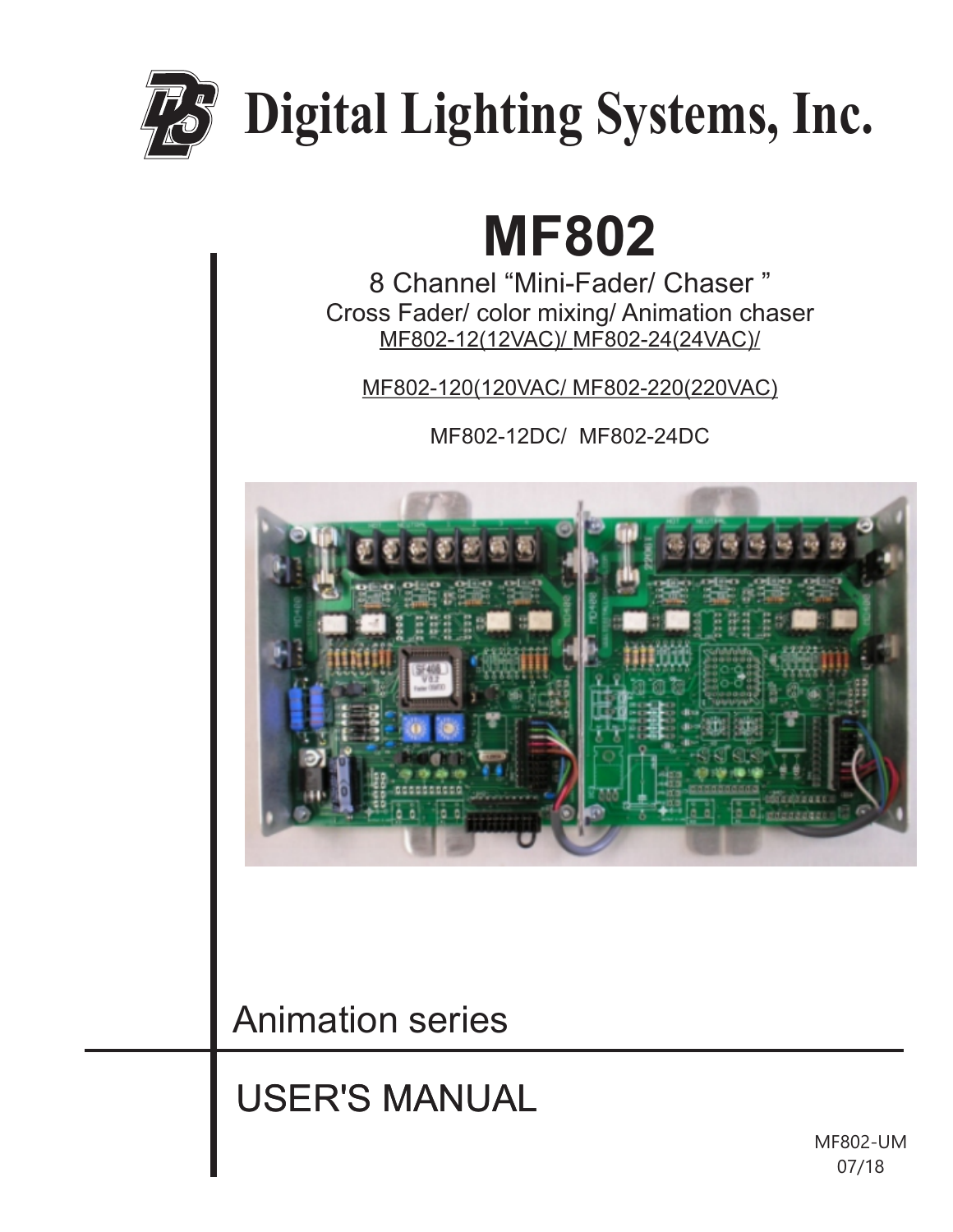*www.digitallighting.com*





# **General Description**

The **MF802** is an Eight channel single-phase AC lighting controller (Cross-Fader/Lighting animation) capable of producing slow level changes( Color Mixing ) as well as Quick ON/ OFF ( Animation)

A functional block diagram of the **MF802** is shown in Figure 1. **MF802** contains the equivalent of 2 sets of four solid-state relays (**SSR**) 8 dimmers, with two power line feed. Each dimmer is rated at a maximum output current of 2.5 Amperes. The **SSR** dimmers are controlled by low-voltage DC signals from the logic circuit on the board. These signals are electrically-isolated by Optical couplers from all line voltage elements. The **MF802** logic board contains a powerful microprocessor programmed to generate 16 user-selectable light sequences or patterns at an adjustable rate (the **MF802** is also available with a "SPELLER" pattern or custom patterns upon request). A rotary selector is used to select the pattern and a second one is used to set the rate or speed. Patterns and speed can be monitored by Eight LED's that represent the outputs of the **MF802**. The **MF802-120 and MF802-220** Require Logic power from an external step down transformer with output rates at **300mA 8 VAC to 12 VAC** *Please contact the factory for additional information by telephone 1-305-969-8442 or email info@digitallighting.com*

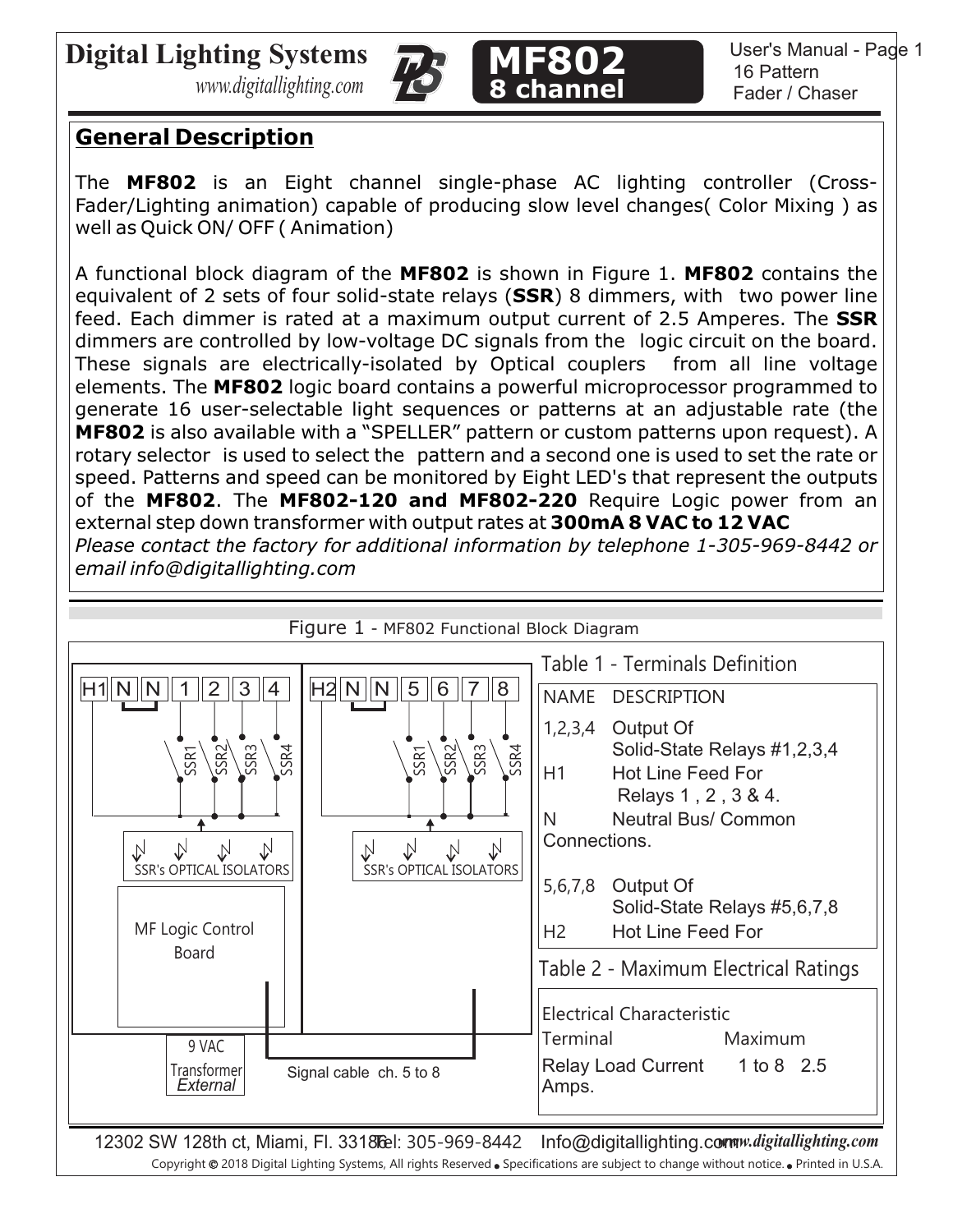*www.digitallighting.com*





User's Manual - Page 2 16 Pattern Fader / Chaser

MF802-120 Detail



### Table 3 - MF802-120 Circuit Legend

| 1                  | Microprocessor.                             |
|--------------------|---------------------------------------------|
| 2                  | Not Used                                    |
| 3                  | Not Used                                    |
| 4                  | Quartz Crystal.                             |
| 5                  | Power Supply Capacitor.                     |
| 6                  | Voltage Regulator.                          |
| 7                  | 4 or 3 channel jumper selection             |
| 8                  | Logic power connector                       |
| 9                  | Output LED Monitors.                        |
| 10                 | Jumper for Chasing                          |
| 11A, 12A, 13A, 14A | Optical Couplers # 1,2,3,4                  |
| 11B, 12B, 13B, 14B | Optical Couplers # 5,6,7,8                  |
| 15A, 16A, 17A, 18A | Triacs #1,2,3,4 for VAC; MOSFETs for VDC    |
| 15B, 16B, 17B, 18B | Triacs # 5,6,7,8 for VAC; MOSFETs for VDC   |
| 19A, 19B           | Fuses 5mm, 10Amps                           |
| S1                 | Speed selector $0 =$ Slowest; $F =$ fastest |
| S <sub>2</sub>     | <b>Pattern Selector</b>                     |
| C1, C2             | Connectors for CH 5,6,7,8 control cable     |
|                    |                                             |

12302 SW 128th ct, Miami, Fl. 3318fel: 305-969-8442 Info@digitallighting.com w.digitallighting.com Copyright @ 2018 Digital Lighting Systems, All rights Reserved . Specifications are subject to change without notice. . Printed in U.S.A.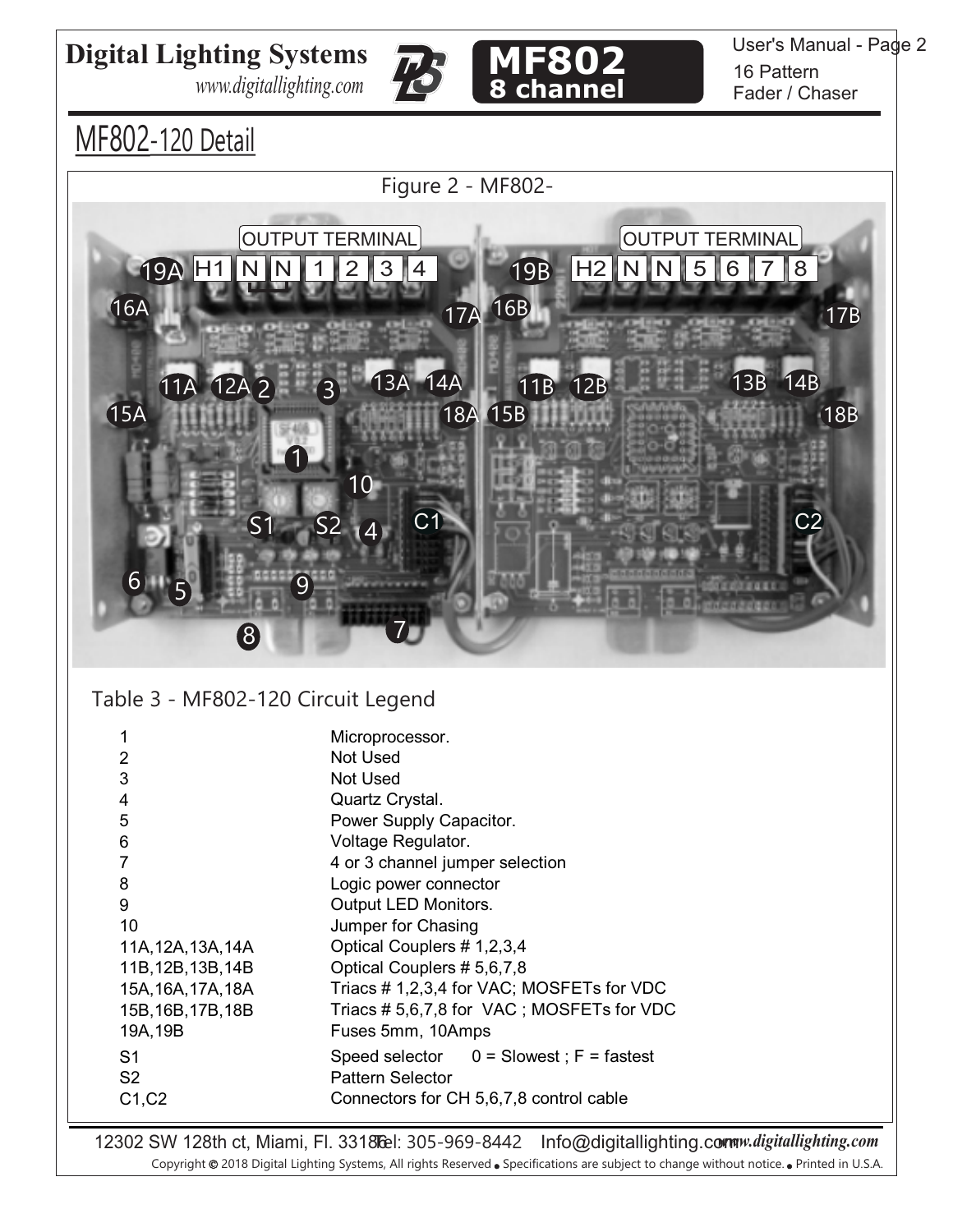*www.digitallighting.com*





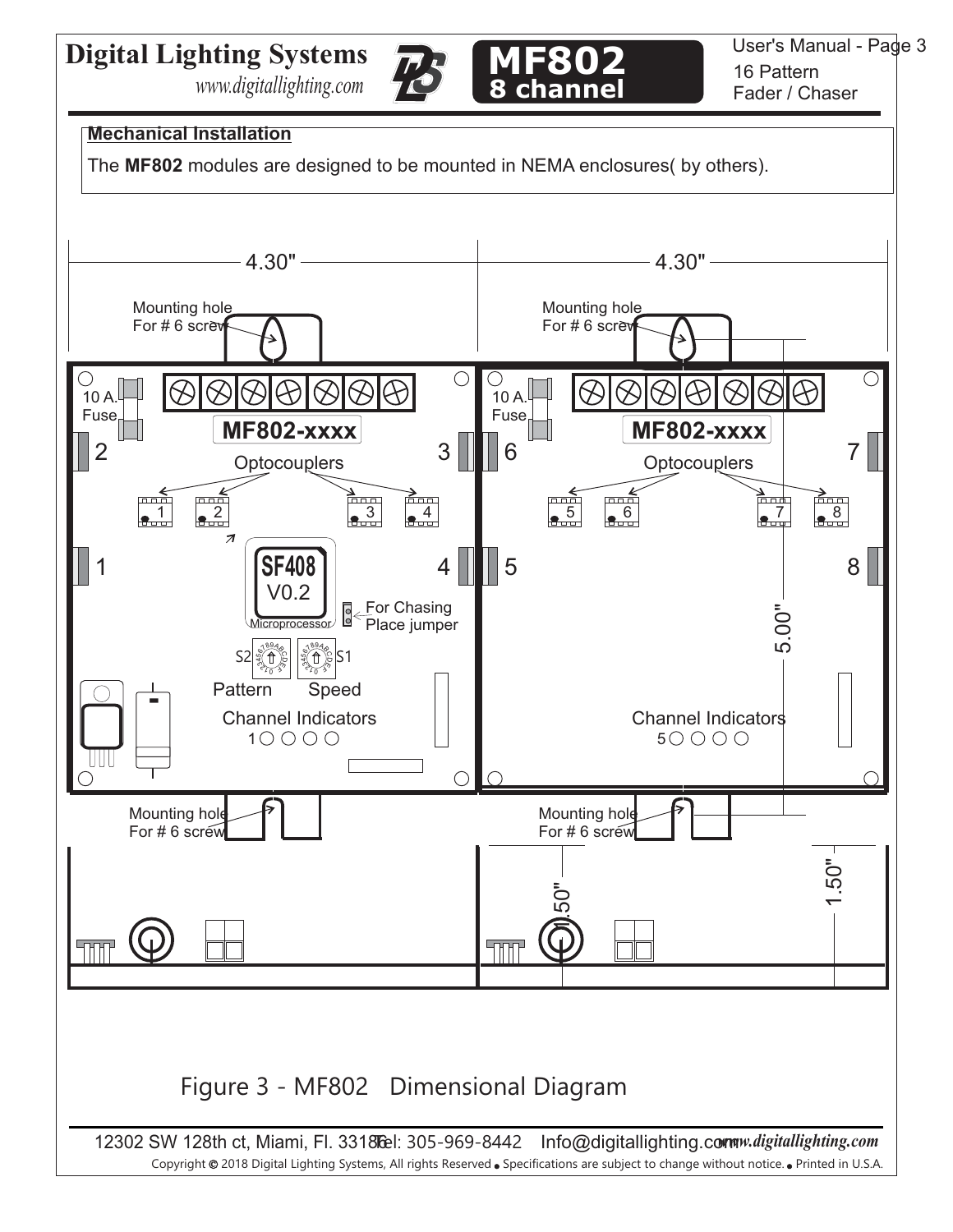*www.digitallighting.com*



# MF802-120 General Wiring Instructions for 120V version.

#### Wiring Notes

- 0 **DO NOT EXCEED** 300 W (2.5 Amps. ) per circuit output @ 120VAC.
- 0 MF802 Fader packs may be fed by one 15 A (maximum) branch circuit and may have up to four separately dimmed loads.
- 0 Loads connected to outputs must be dimmable.
- 0 **CAUTION: DO NOT** attempt to parallel outputs to increase capacity.
- 0 Installations must conform to local and/or NEC code requirements.
- 0 Each load must have its own Neutral wire for full load operation.
- D All line voltage wires must have copper conductors of adequate Gauge with 90° C wire insulation.
- 0 POWER EACH LOAD DIRECTLY BEFORE CONNECTING IT TO THE **MF802**, TO ENSURE PROPER WIRING.

## Figure 4 - MF802 Typical 120 VAC Wiring.

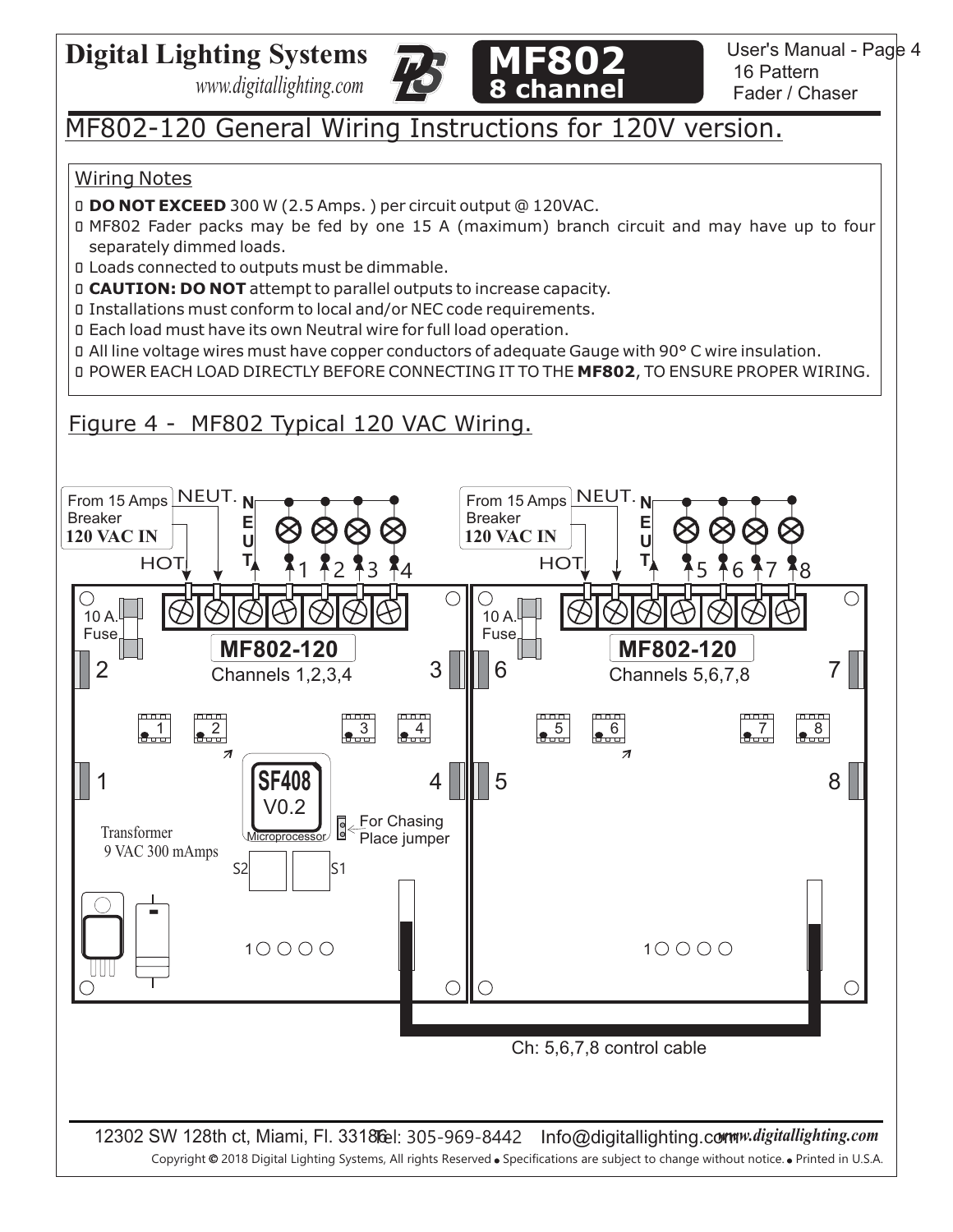*www.digitallighting.com*



# MF802-220 General Wiring Instructions for 220-240V version.

#### Wiring Notes

0 **DO NOT EXCEED** 600 W (2.5 Amps. ) per circuit output @ 240VAC.

- 0 MF802 Fader packs may be fed by one 15 (maximum) branch circuits and may have up to four separately switched loads.
- 0 Loads connected to outputs must be dimmable.
- 0 **CAUTION: DO NOT** attempt to parallel outputs to increase capacity.
- 0 Installations must conform to local and/or NEC code requirements.
- 0 Each load must have its own Neutral wire for full load operation.
- 0 All line voltage wires must have copper conductors of adequate Gauge with 90° C wire insulation.

0 POWER EACH LOAD DIRECTLY BEFORE CONNECTING IT TO THE **MF802**, TO ENSURE PROPER WIRING.

### Figure 5 - MF802 Typical 220 VAC Wiring.

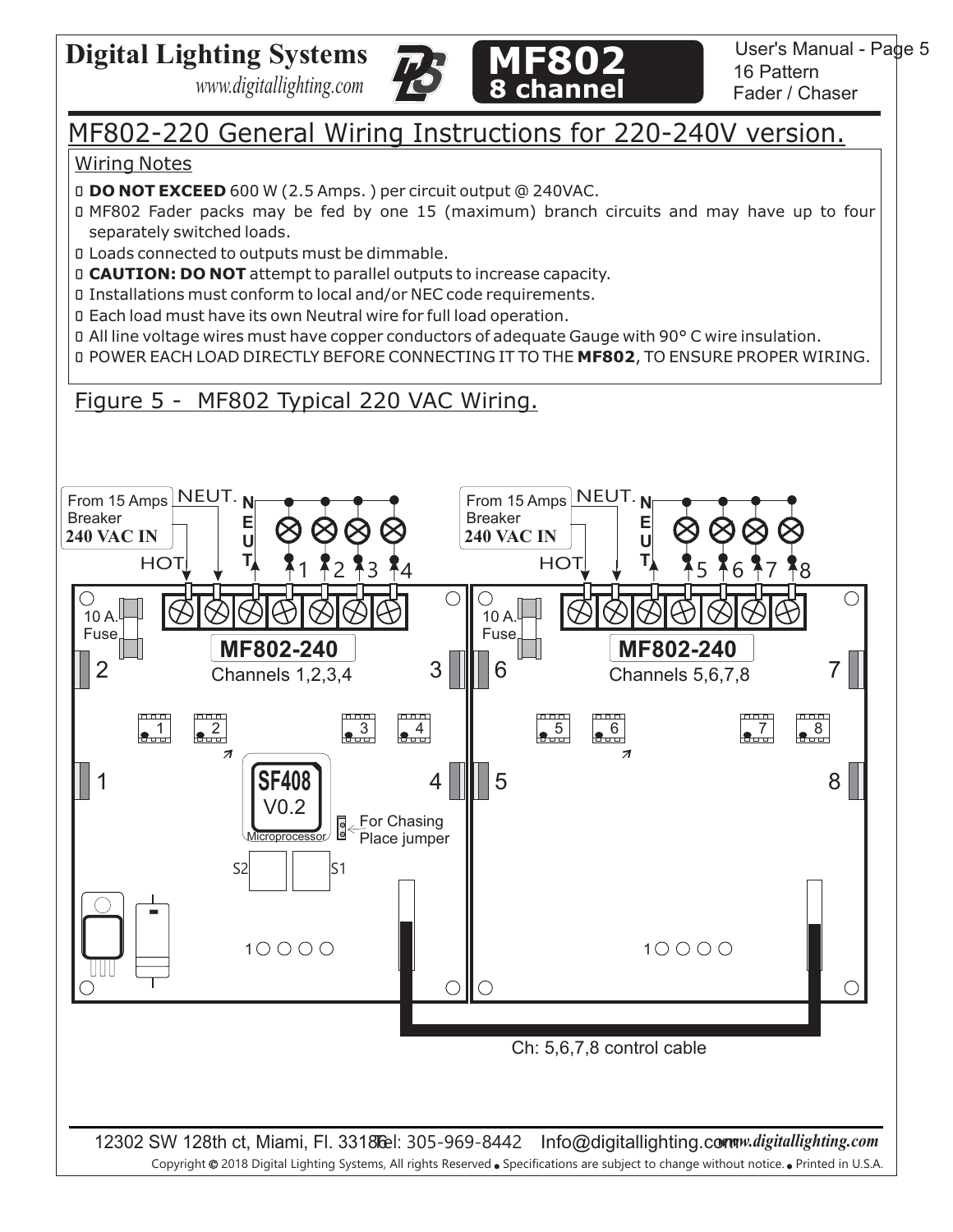



# MF802-24 0r MF802-12 General Wiring Instructions 24VAC /12VAC

#### Wiring Notes

0 **DO NOT EXCEED** 60 W (2.5 Amps. ) per circuit output @ 24VAC. Or 30 W @ 12 VAC

0 MF802 Fader packs may be fed by one 15 (maximum) branch circuits and may have up to four separately switched loads.

With MF802-24 you may use a single 24 VAC-250 VA or better transformer

.With MF802-12 you may use a single 12 VAC-150 VA or better transformer.

Follow transformer's installation & wiring instructions from manufacturer.

# Figure 6 - MF802 Typical 12 VAC or 24 VAC Wiring.



**Power inputs to transformers should be on the same phase**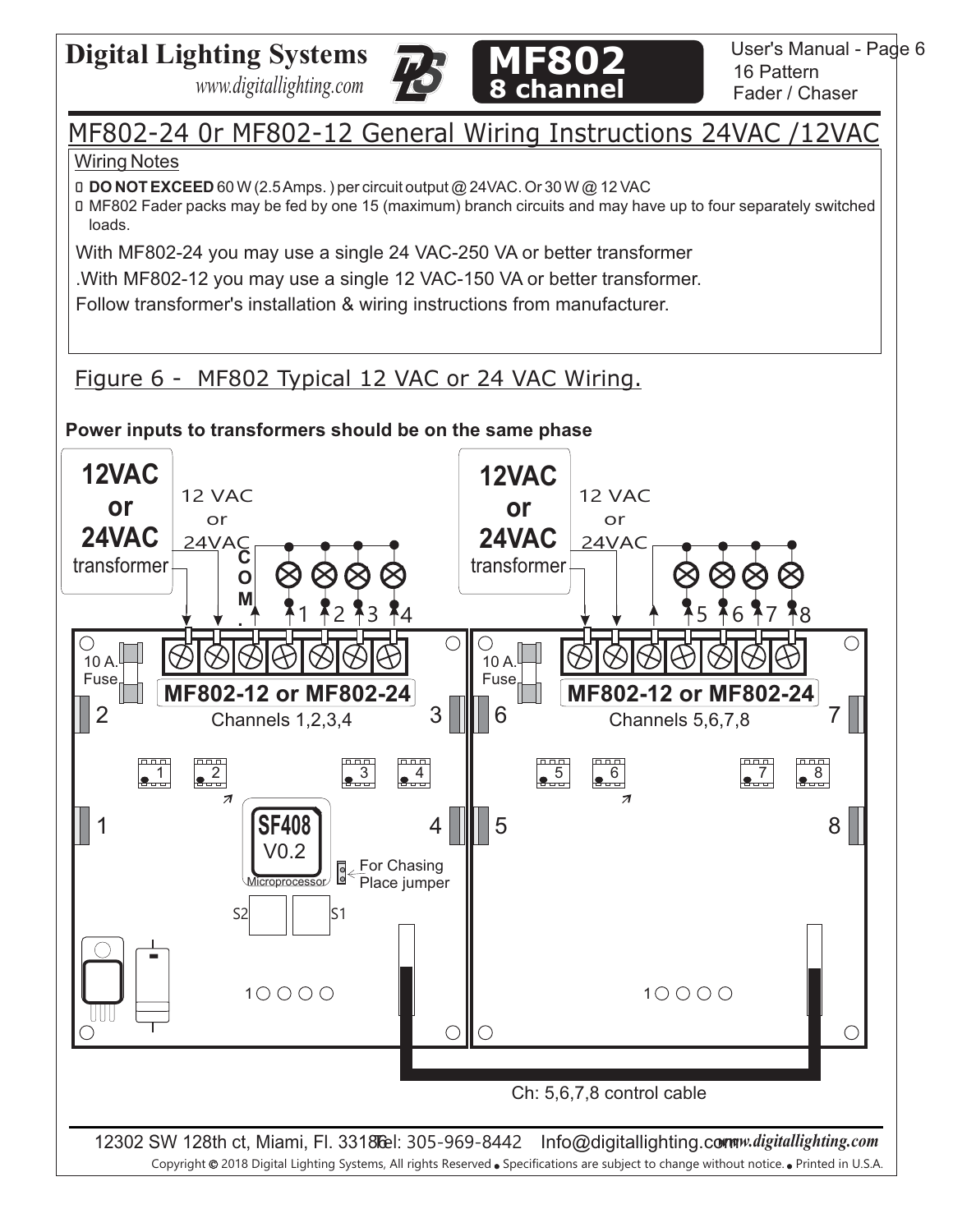



User's Manual - Page 7 16 Pattern Fader / Chaser

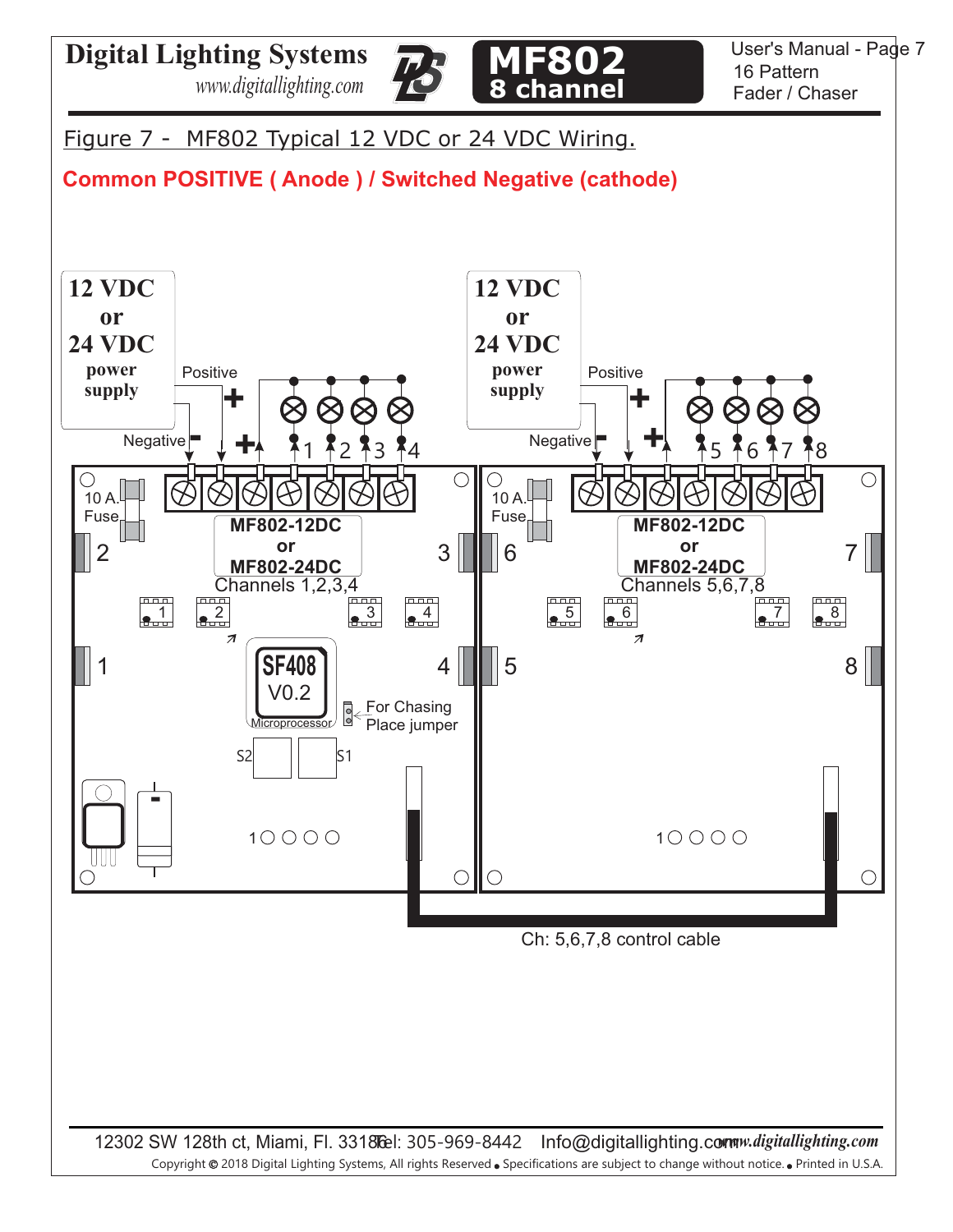*www.digitallighting.com*





### Controls

The controls consist of two rotary 16-position (**0-9** and **A-F**) selectors. **S2** (**PATTERN**) is used for selecting the desired Fade pattern. Positions **0** will scroll threw the patterns automatically to provide an ever changing light show. The **MF802** outputs can be turned to static **ON** by selecting **F**. When **0** is selected, the **MF802** goes into an automatic pattern change mode. All other positions cause the **MF802** to play a single pattern indefinitely. **S1** is used to select one of 16 individual Fade rates (**Rate**). Minimum speed is achieved by selecting position 0. Speed doubles with each subsequent selector position.

### Indicators

LED indicators 1 to 4 indicate the status (On-Dimmed-Off) of their corresponding

Figure 8 - MF802 Indicators and Control Selectors

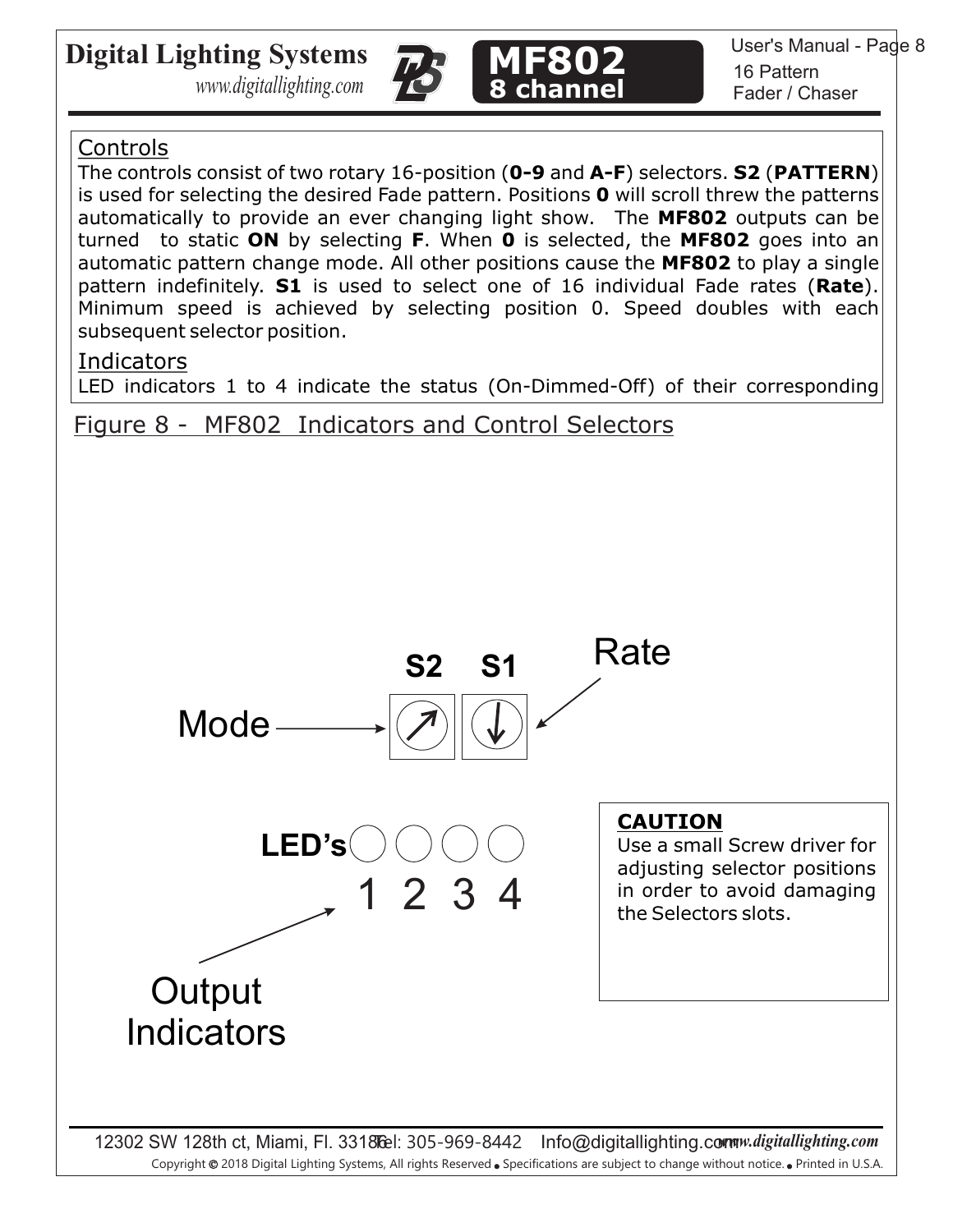*www.digitallighting.com*





#### User's Manual - Page 9 16 Pattern Fader / Chaser

# **Patterns for MF802**

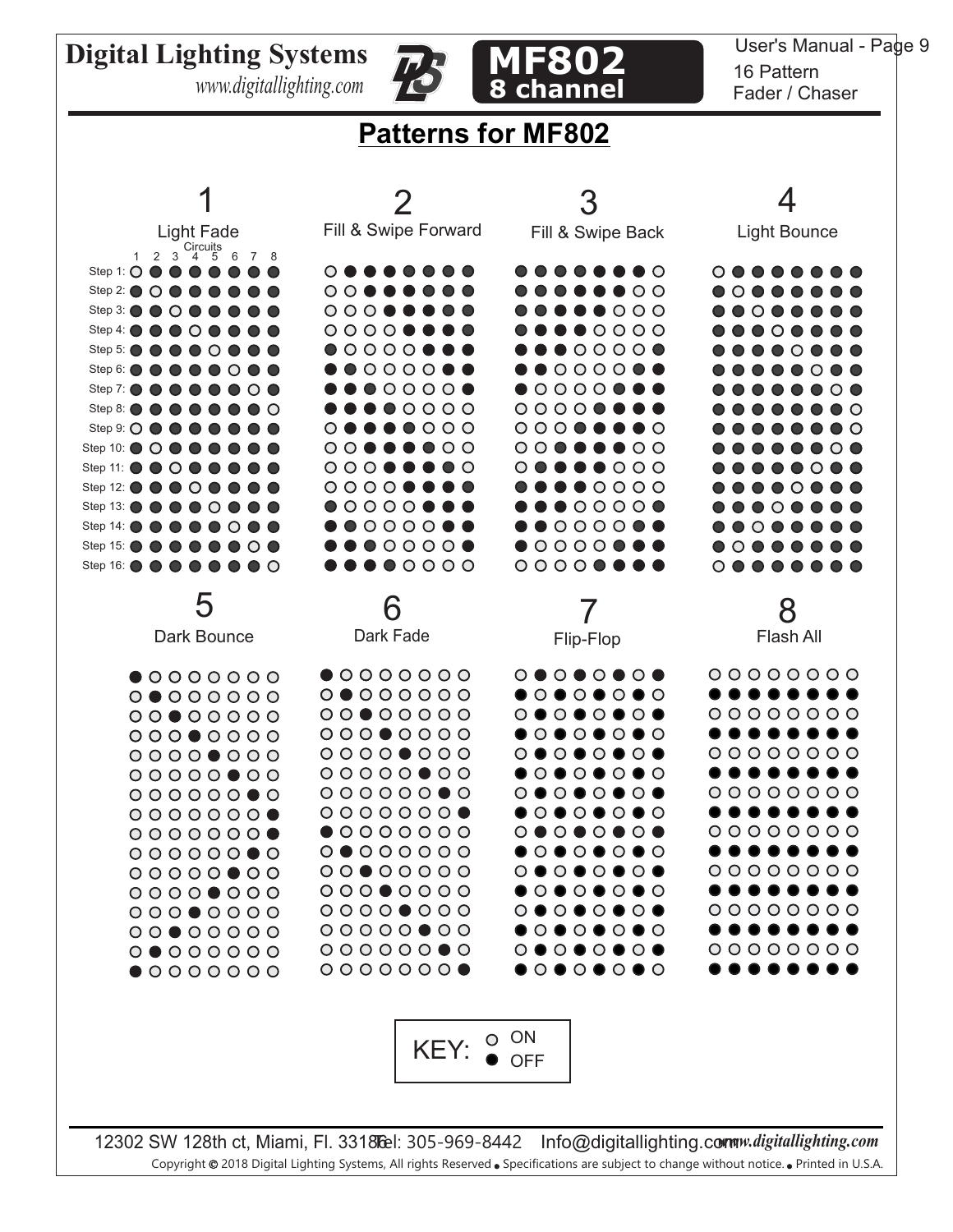*www.digitallighting.com*





#### User's Manual - Page 10 16 Pattern Fader / Chaser